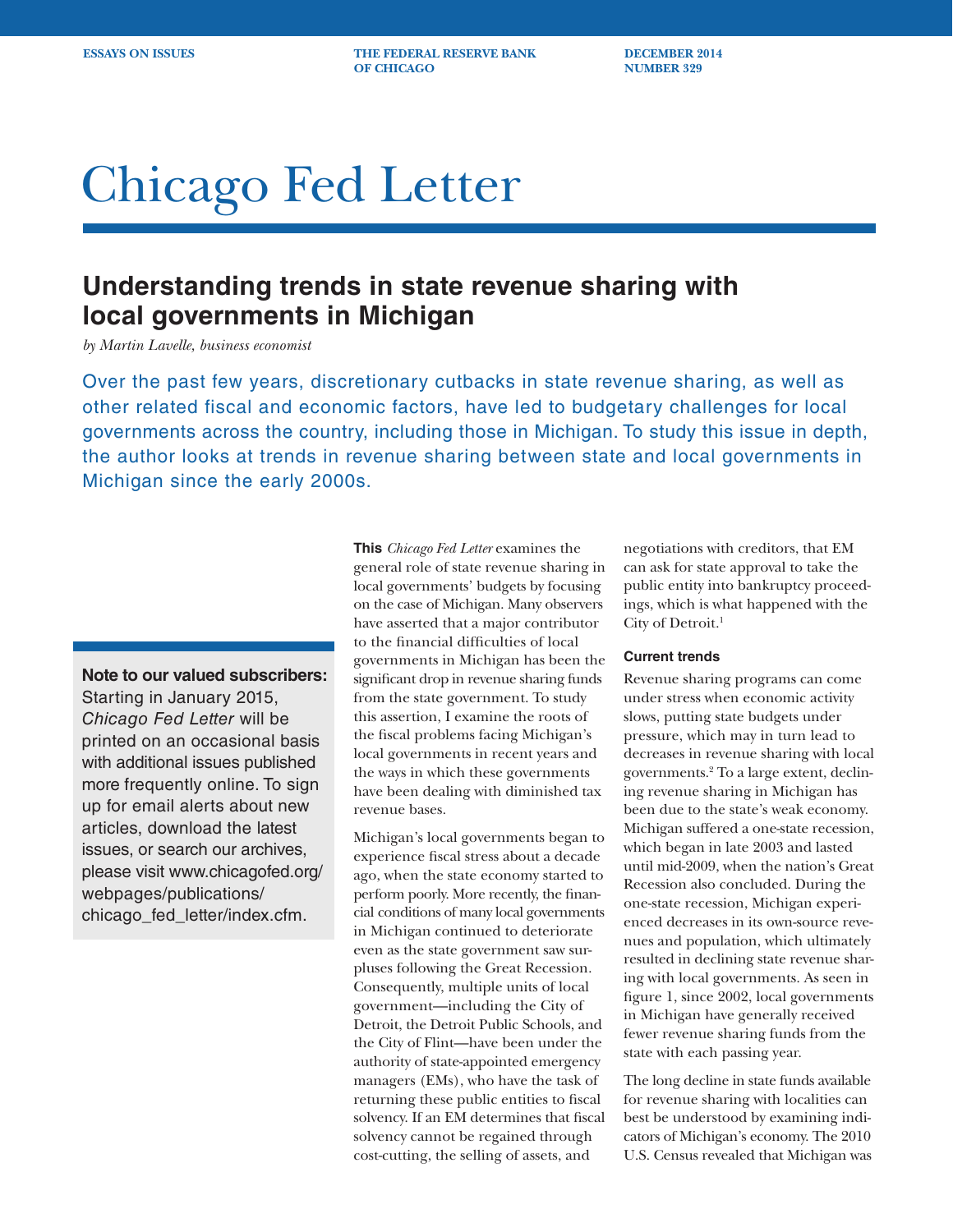

Sources: Fiscal years 2002–05 data from the Michigan House of Representatives, House Fiscal Agency, available at www.house.mi.gov/hfa/PDF/GeneralGovernment/<br>House Fiscal Agency, available at www.house.mi.gov/hfa/PDF/GeneralGovernment/<br>EVIP Memo.pdf; and fiscal years 2006–15 data from the State of Mic EVIP\_Memo.pdf; and fiscal years 2006–15 data from the State of Michigan, available at www.michigan.gov/documents/ActualEstPayments\_3018\_7.pdf?20130801162626.

**2. Michigan's state revenue sharing as share of state spending**



of state spending from only state revenue resources for fiscal years 1980–2013. Sources: Annual reports titled "Statement of the proportion of total state spending from state sources paid to units of local government (legal basis)" from the Library of Michigan

the only state to lose population during the period 2000–10.3 The population loss was brought on by a sharply declining job base and a jump in unemployment. Meanwhile, Michigan's residential real estate sector suffered a severe downturn. Michigan is not commonly identified with the mid-2000s housing price bubble. However, Michigan's drop in housing market activity during that time was comparable to what happened in those places that were hardest hit by the housing crisis. Today, new home construction in Michigan remains around 67% below its long-term trend—twice the gap that exists between overall U.S. new home construction and its long-term trend.4 And with home prices having decreased sharply statewide over the 2006–12 period,<sup>5</sup> taxable home values are down significantly. Amid all these difficulties, retail sales on an annual basis were lower in 2009–10 than in 2002–08, which meant that the state had fewer sales tax collections—the primary basis of the state's revenue sharing program.6

As evident in figure 1, the state's revenue sharing with local governments in Michigan is composed of two parts: a portion that is determined by the formula set forth in the state constitution and a portion that is based on the formula set by the state statutory program in place at the time. Since 2002, revenue sharing funds as mandated in the

state constitution have been fairly flat, while such funds from the statutory program have fallen sharply.

In Michigan, constitutionally mandated state revenue sharing with local governments began with the passage of an amendment to the state constitution in 1946;7 under article IX, section 10 of the Michigan Constitution, the state government must share sales tax revenue with local governments.<sup>8</sup> In 1963, the amendment was modified to apportion 15% of the 4% statewide sales tax revenue to local governments on a per capita basis.9 A locality's population count is determined by the U.S. Census Bureau and adjusted by subtracting 50% of the number of patients, wards, and convicts confined to public-tax-supported institutions within its borders.10 Although certain individual units of local government might have gotten fewer funds from the state under this formulation in recent years, the overall levels of constitutionally mandated state revenue sharing have stayed fairly consistent over the past 13 years.

In contrast, there has been a clear trend in falling statutory revenue sharing. This pattern can be traced back to the early part of the last decade, when the State of Michigan started to face significant budgetary pressures. From then on, the state addressed its own fiscal

problems partly through deep cuts to the existing statutory revenue sharing program. Over the period 1999–2010, statutory revenue sharing amounts were distributed according to a formula that was based generally on taxable home value per capita and population.<sup>11</sup> Hence, those communities most adversely affected by economic travails (i.e., those that were already experiencing dramatic home value declines and population flight) tended to have their fiscal stress magnified by the erosion of state revenue sharing funds under this distribution formula. Shortly after Governor Rick Snyder took office in 2011, the Economic Vitality Incentive Program (EVIP) became Michigan's statutory revenue sharing program. Local governments that received revenue sharing funds through the EVIP got significantly less than what they would have under the previous statutory revenue formula (e.g., in 2012 and 2013, local governments received a combined \$173.5 million less than they would have).<sup>12</sup> For fiscal year 2015, the City, Village, and Township Revenue Sharing (CVTRS) program has replaced the EVIP.13 Like the EVIP, the CVTRS program is likely to fall short of fully restoring statutory revenue sharing funds to levels before Michigan's onestate recession (see figure 1). Given these policy changes, it is easy to see why state revenue sharing in Michigan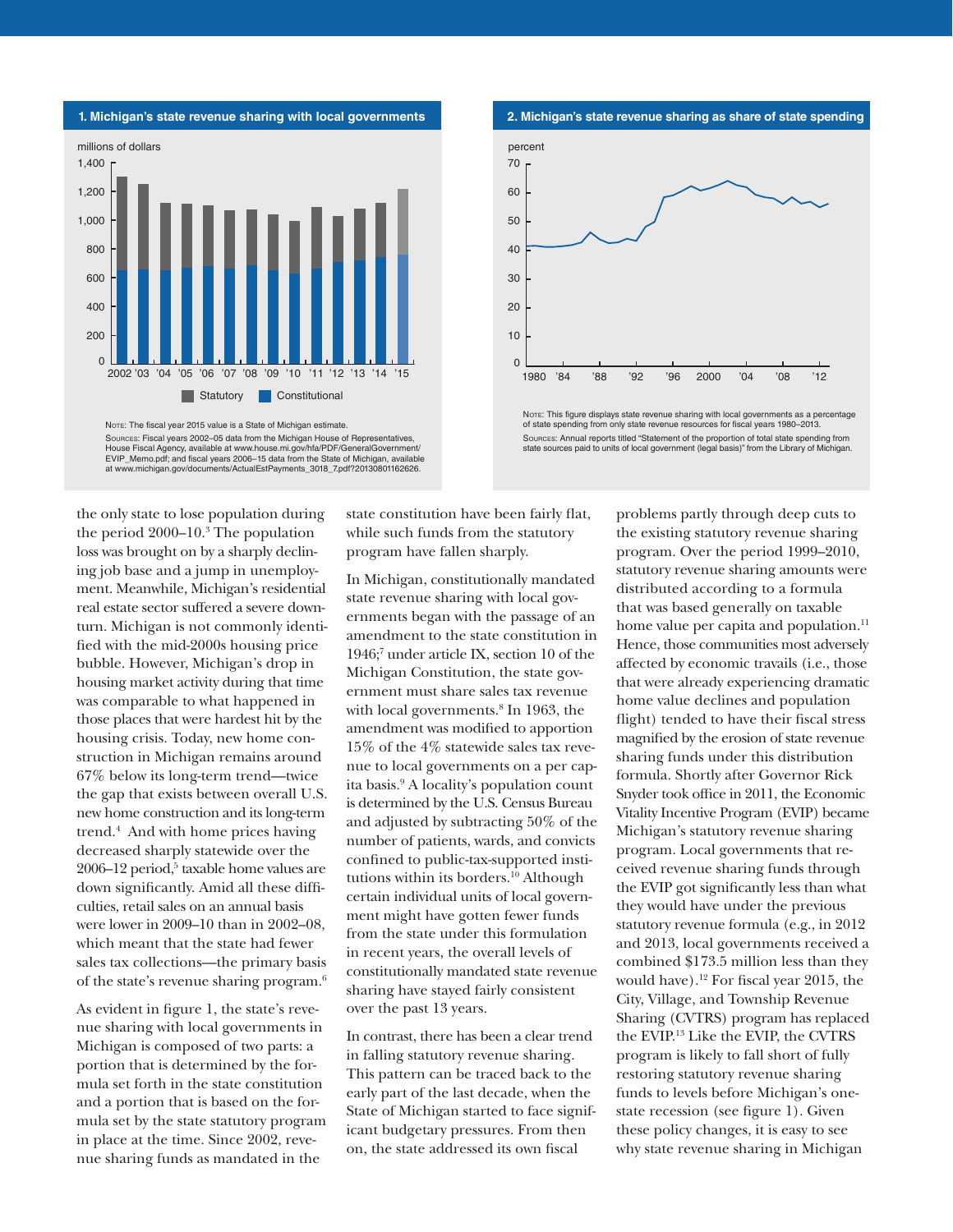#### **3. Share of local government budgets from the state, 2010**

| <b>A. Seventh District</b> |      | <b>B. Top five across United States</b> |      |
|----------------------------|------|-----------------------------------------|------|
| Michigan                   | 43.3 | Vermont                                 | 66.2 |
| Wisconsin                  | 39.6 | Arkansas                                | 55.5 |
| Indiana                    | 36.7 | New Mexico                              | 48.9 |
| lowa                       | 31.3 | Delaware                                | 47.1 |
| <b>Illinois</b>            | 28.5 | Michigan                                | 43.3 |
|                            |      | U.S.                                    | 33.1 |

NOTE: The U.S. value is the total dollar amount in state revenue sharing divided by the total dollar amount of local government budgets across all states

Source: Author's calculations based on data from the U.S. Census Bureau, 2011 *Annual* 

*Survey of State & Local Government Finances*, available at http://www2.census.gov/govs/ local/11slsstab1a.xls.

has fallen since the early 2000s. As shown in figure 2, state revenue sharing as a percentage of state spending from state resources fell to 56.3% in 2013 from its peak of 64.3% in 2002.

There is a wider context for understanding the impact of Michigan's declining state revenue sharing with localities since the early 2000s. In 1994, the state imposed a 2 percentage point increase in its sales tax (from 4% to 6%) to help fund a much-expanded local school aid system (as mandated by Proposal A, which I discuss in more detail later).14 And so, for most of the 1990s and early 2000s, local governments in Michigan became more dependent on state revenue sharing than those in most other states—and this relatively high state dependence remains in place today. As seen in panel A of figure 3, among communities of states in the Seventh Federal Reserve District,<sup>15</sup> local governments in Michigan are the most reliant on state funding (with 43.3% of their budgets funded by the state); among all U.S. communities, Michigan localities rank fifth in this regard (see panel B of figure 3). In fiscal year 2012, state revenue sharing with local governments represented almost three-fifths (nearly \$15 billion) of all state spending from state resources.16 Figure 2 shows that the percentage of state resources dedicated to intergovernmental revenue sharing has fallen since the beginning of Michigan's one-state recession, but has remained above its constitutional mandate (of 48.97%).<sup>17</sup>

#### **Local fiscal ability**

Michigan's economic collapse during the past decade also directly impacted local governments' own-source revenueraising abilities. More specifically, the deep drop in Michigan home values greatly stressed local budgets because local governments depend so highly on property taxes to fund their services. While local own-source revenues declined (along with

revenue sharing funds from the state), local governments were hamstrung in raising new revenues themselves from their own communities. The 1978 Headlee Amendment to the Michigan Constitution explicitly forbids the use of some alternative revenue sources for local governments in Michigan that are employed in other states: Local governments are limited in their local income tax options; they may not institute taxes such as sales or motor fuel taxes; and their use of the local property tax is tightly constrained.18 The vast majority of states place some limitations on the local property tax, but Michigan is among the very few with all four types of limitations (revenue, levy, rate, and assessment limits).19 More specifically, local property and other local taxes may not be raised without local voter approval.<sup>20</sup> If Michigan's property tax revenue base is broadened, property tax rates must decrease. If property values (excluding those for new construction and improvements) increase at a rate greater than inflation, property tax rates must be adjusted in order to maintain the same gross revenue (changing strictly in line with inflation alone). $21$  However, property tax rates are allowed to drop at a rate greater than the inflation rate.<sup>22</sup>

A related feature currently putting additional fiscal stress on local governments is the manner in which Michigan schools are funded. Michigan schools' operating expenditures are funded primarily through state tax revenues as a result of the passage of Proposal A in 1994.23 While this program shifts the responsibility for funding education (equitably

across school districts) to the state, it also exposes local education funding to any budget difficulties the state may experience. After Michigan's recession began in 2003, state revenue sharing to local school districts decreased. And despite Michigan's economic rebound since mid-2009, local school districts remain fiscally challenged, in part because of recent spikes in teacher retirement costs.<sup>24</sup>

#### **Conclusion**

While economic downturns clearly put pressure on state and local governments alike, in Michigan's case they have also added volatility and uncertainty into the revenue relationships between state and local governments. Because of changes to Michigan's statutory revenue sharing program and tax code, local government officials have become increasingly uncertain that statutory revenue sharing will reach pre-2003 levels. Local governments in Michigan may be forced to adjust what their services programs can deliver because of expected lower amounts of state aid over the medium term and possibly the long term. Meanwhile, Michigan localities' latitude to maintain their own programs with their own revenue sources is seemingly limited by law.

Charles L. Evans, *President*; Daniel G. Sullivan, *Executive Vice President and Director of Research*; Spencer Krane, *Senior Vice President and Economic Advisor*; David Marshall, *Senior Vice President*, *financial markets group*; Daniel Aaronson, *Vice President*, *microeconomic policy research*; Jonas D. M. Fisher, *Vice President*, *macroeconomic policy research*; Richard Heckinger,*Vice President*, *markets team*; Anna L. Paulson, *Vice President*, *finance team*; William A. Testa, *Vice President*, *regional programs*, *and Economics Editor*; Helen O'D. Koshy and Han Y. Choi, *Editors* ; Rita Molloy and Julia Baker, *Production Editors*; Sheila A. Mangler, *Editorial Assistant.* 

*Chicago Fed Letter* is published by the Economic Research Department of the Federal Reserve Bank of Chicago. The views expressed are the authors' and do not necessarily reflect the views of the Federal Reserve Bank of Chicago or the Federal Reserve System.

© 2014 Federal Reserve Bank of Chicago *Chicago Fed Letter* articles may be reproduced in whole or in part, provided the articles are not reproduced or distributed for commercial gain and provided the source is appropriately credited. Prior written permission must be obtained for any other reproduction, distribution, republication, or creation of derivative works of *Chicago Fed Letter* articles. To request permission, please contact Helen Koshy, senior editor, at 312-322-5830 or email Helen.Koshy@chi.frb.org. *Chicago Fed Letter* and other Bank publications are available at www.chicagofed.org.

ISSN 0895-0164